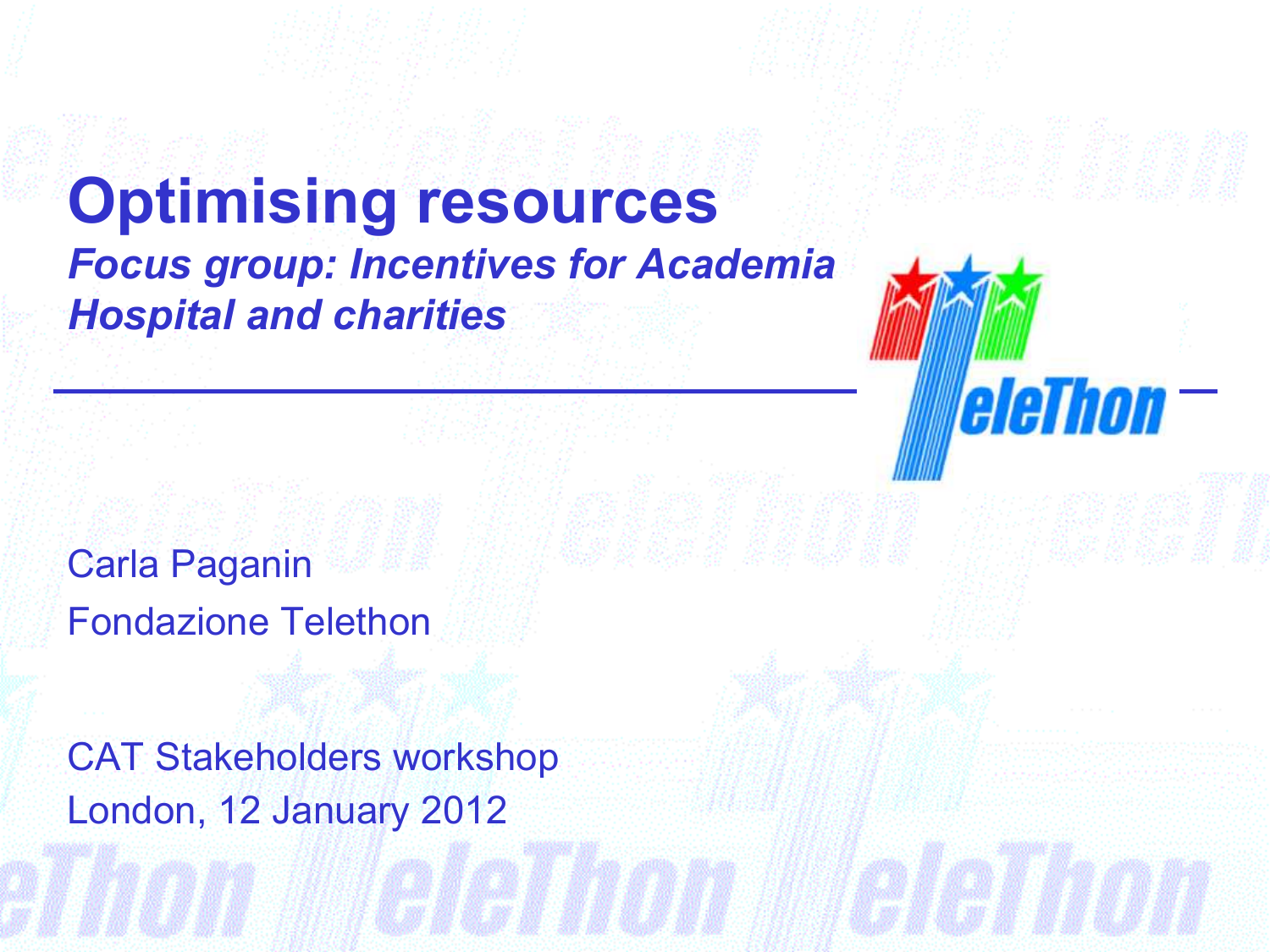#### **Agenda** *Questions, examples and proposals*

In the context of advanced therapies development:

• How can we facilitate the submission and the assessment of data submitted by hospital, charities and academia?

• How can we optimise resources from the charities point of view?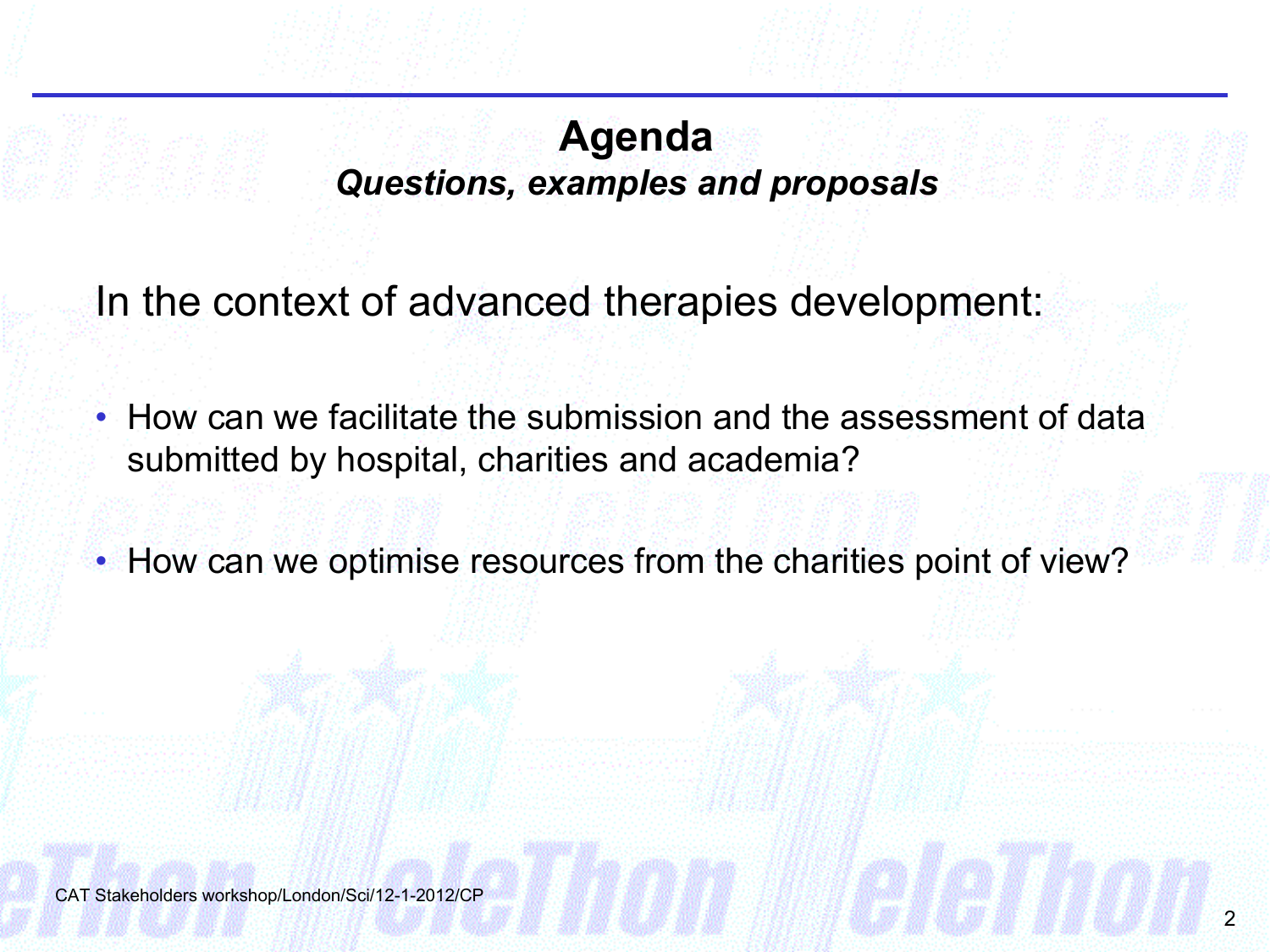### **The ideal scenario**

- Medicinal products are developed by pharmaceutical industries;
- Big Pharma or Small and Medium Enterprises have dedicated resources for the regulatory activities and the interaction with Regulatory bodies;
- Competent Regulatory Authorities have defined procedures designed for the interactions with pharmaceutical industries and SME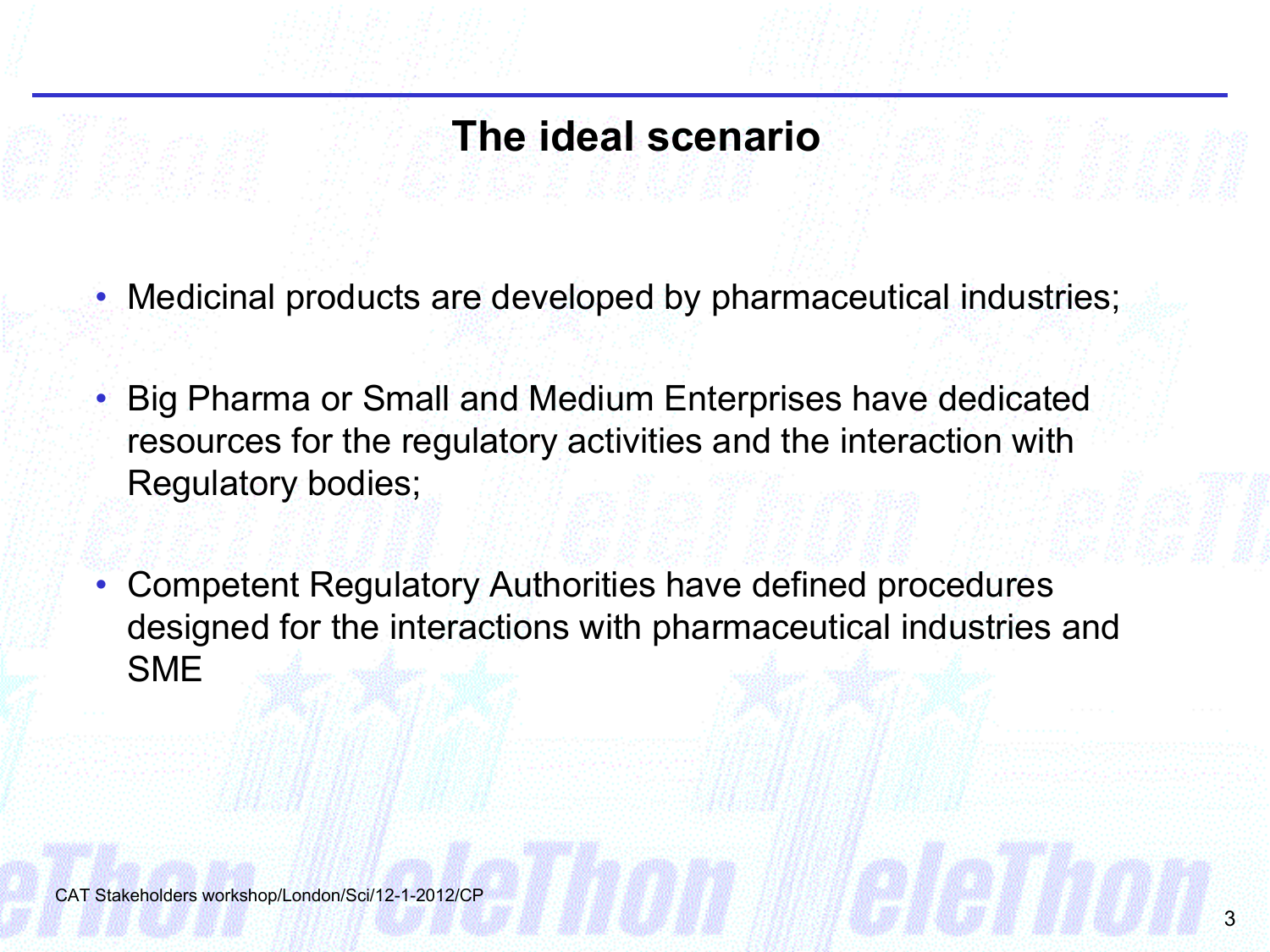# **The real world**

- New advanced therapies are very often based on data developed by academia, non profit organizations, or by institutions without a proper drug development programme
- Such institutions rarely have the regulatory expertise and competence necessary to support marketing Authorization applications of new advanced therapies
- The competent Regulatory Authorities do not have defined procedures designed for the interactions with charities and nonprofit organizations in the context of a marketing authorization procedure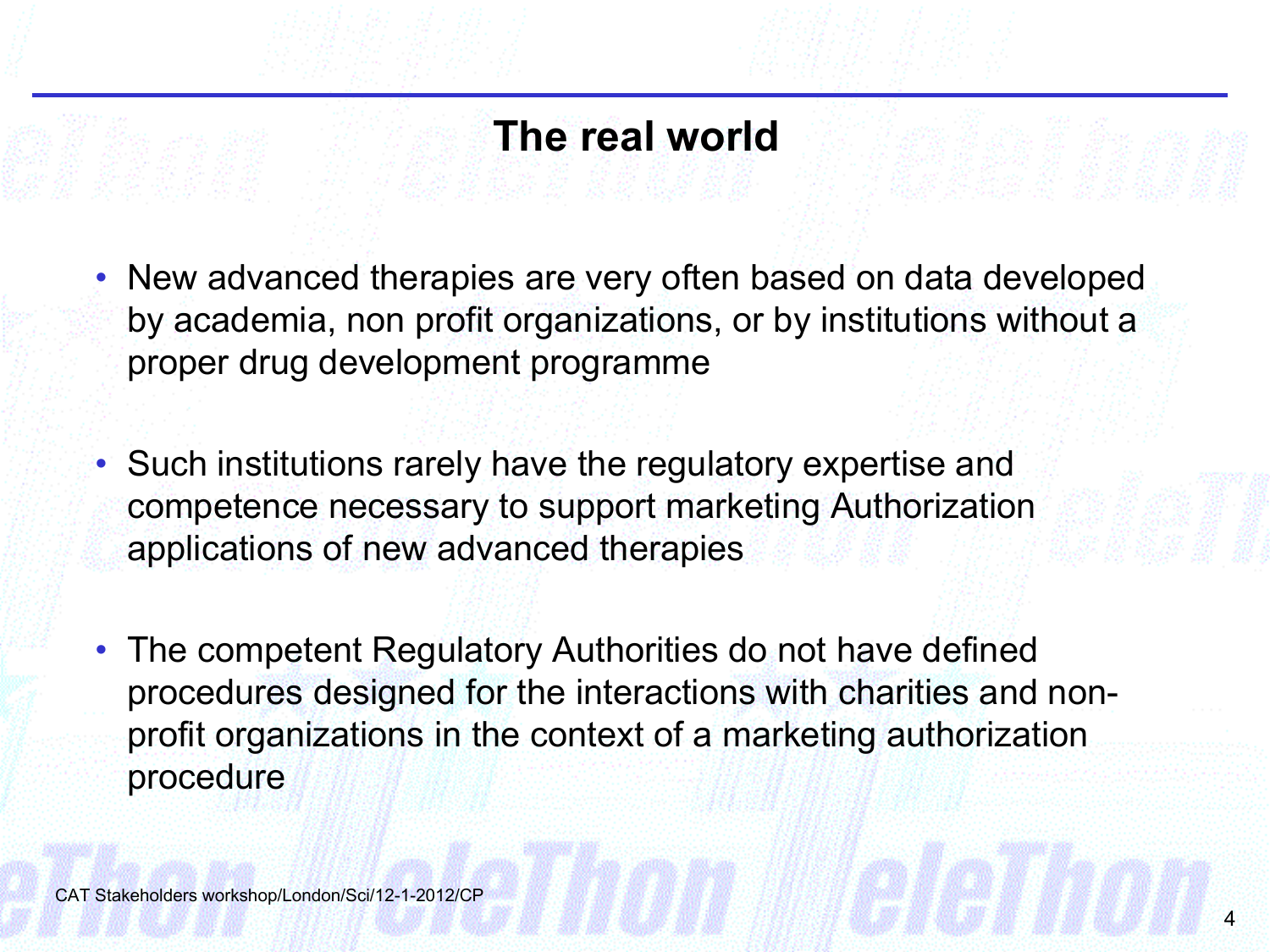### **Ex vivo gene therapy for ADA-SCID: interactions endorsed and supported by regulatory authorities**

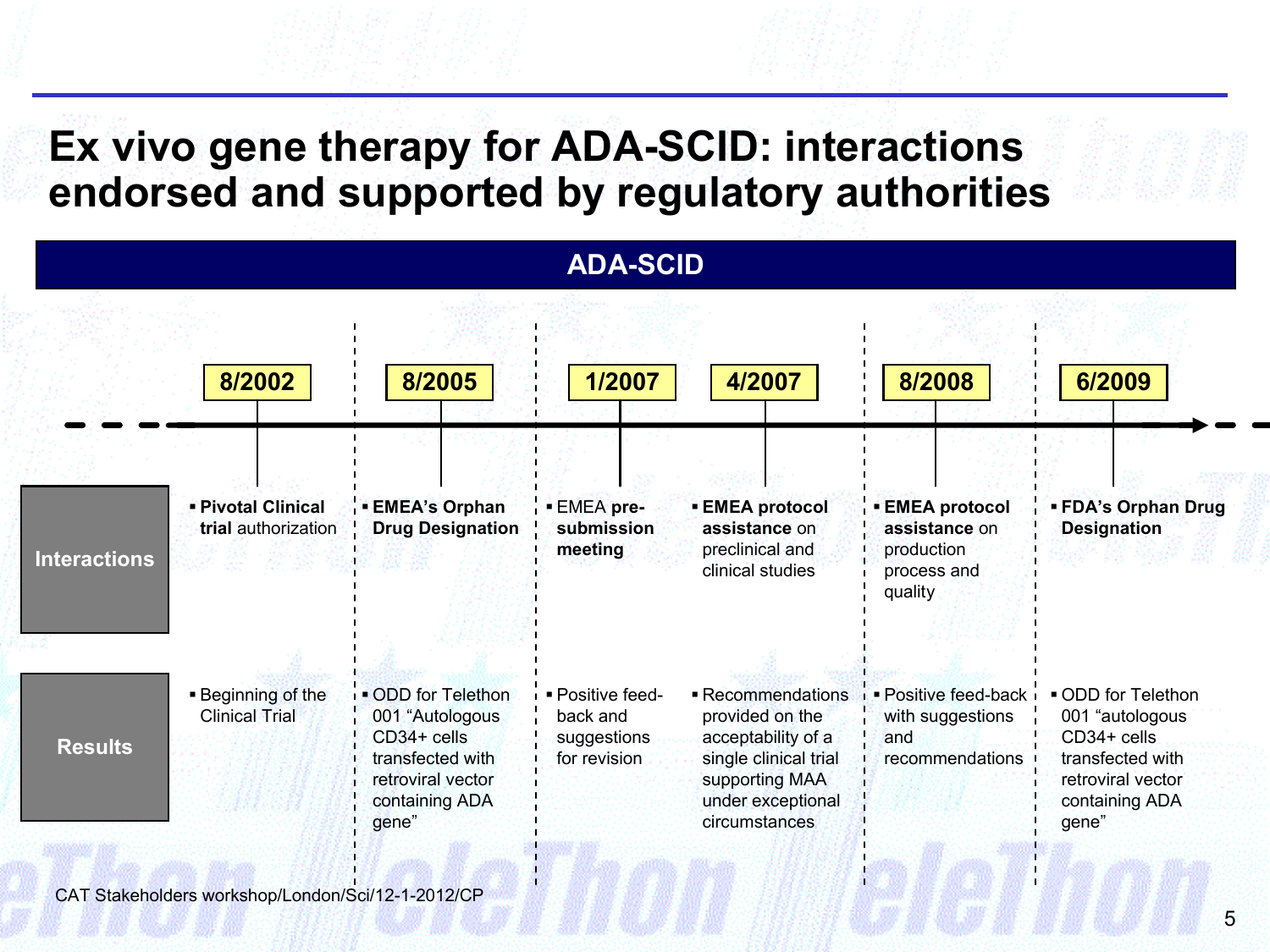#### **Ex vivo gene therapy for Metachromatic leukodystrophy: interactions with regulatory authorities**

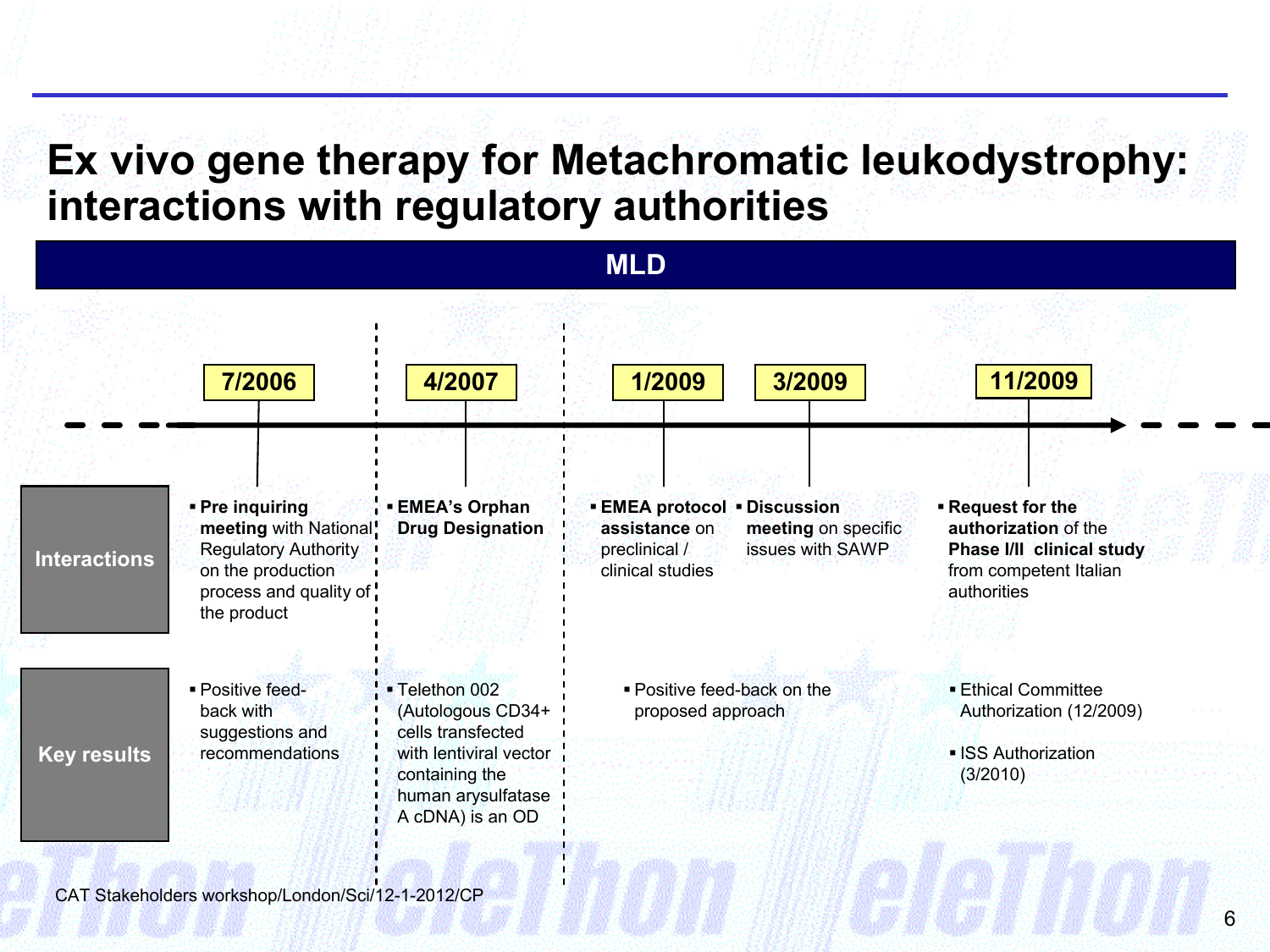

- At Phase I a more basic level of production control and product characterization in keeping with the fundamental principles of GMPs should be expected
- More extensive process and analytical development and validation should take place over time in the next phases to result in full GMP compliance by the pivotal trial stage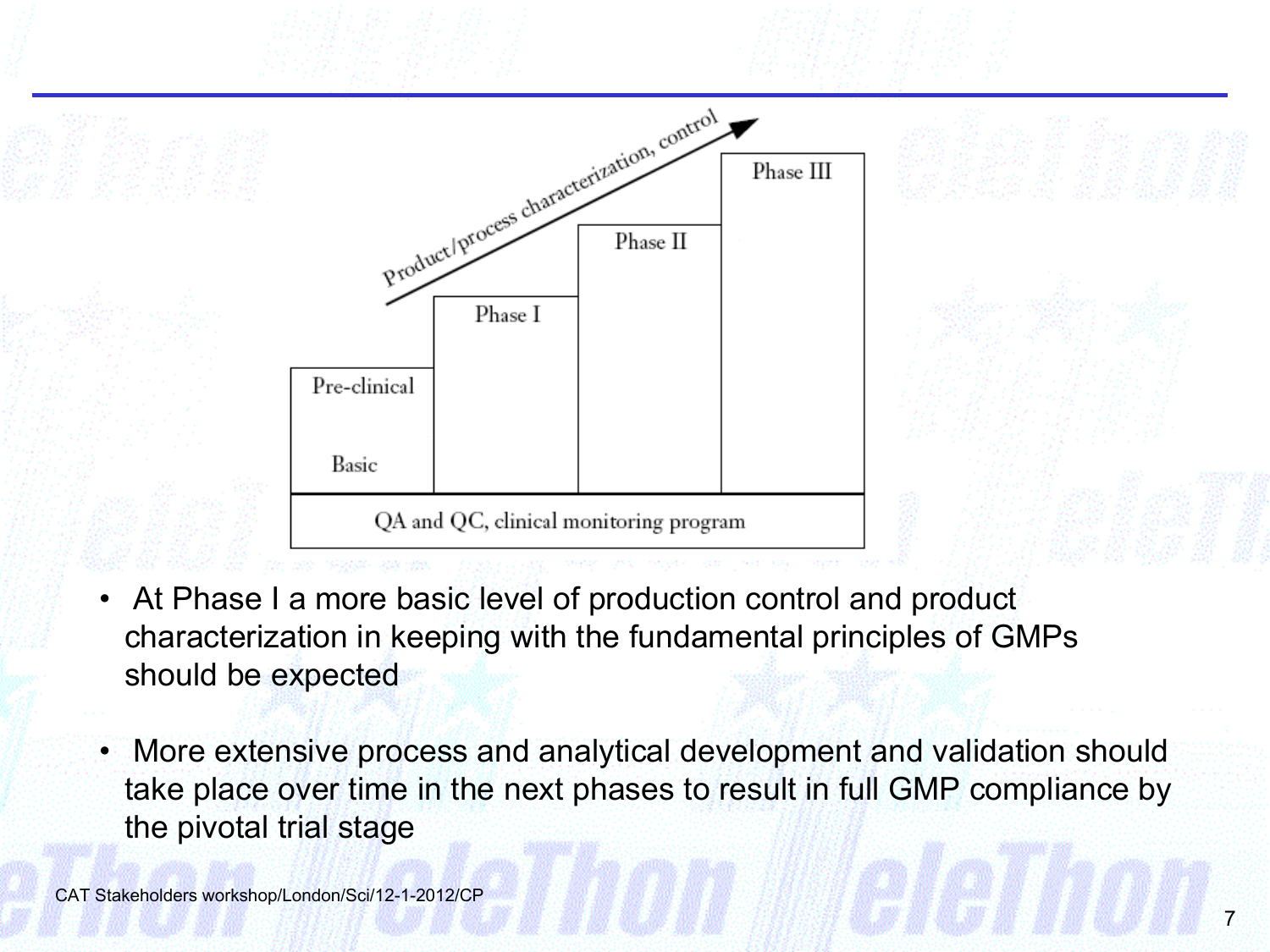# **Optimizing resources -1**

- During the last decade several tools have been proposed for optimizing the drug approval process:
	- Disease Registries
	- Clinical Trial databases for regulatory authorities
	- Networks

– …

- It is now time to verify whether and how such tools provided any real contribution to the drug developments in area like rare dieses, advanced therapies and unmet medical needs
- In this context a common effort involving all stakeholders and regulatory bodies will be important. In particular CAT, could coordinate and guide this activities providing transparency and supervision of the expertises and with the production of specific Guidance.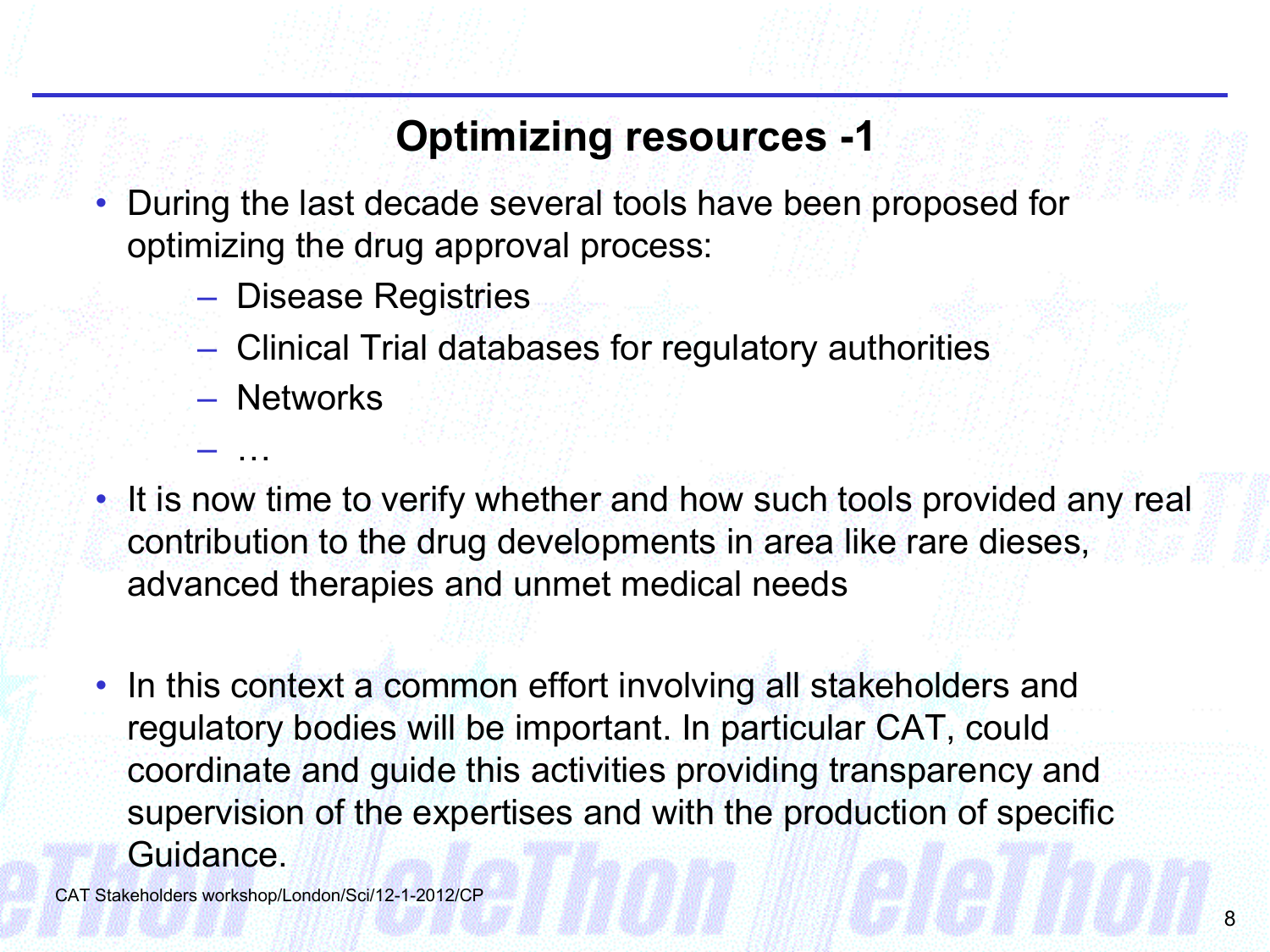# **Optimizing resources -2**

- At the European level it would be worth having some kind of initiative (e.g., workshop, training) supporting non-profit organizations in their regulatory efforts.
- Taking into account CAT suggestions and indications the FP7 research programme funding should support:
	- large scale production of GMP grade advanced therapies (e.g., nucleic acid, zinc finger nucleases)
	- CROs for animal toxicology testing
	- Phase I and Phase II clinical studies for Orphan drugs